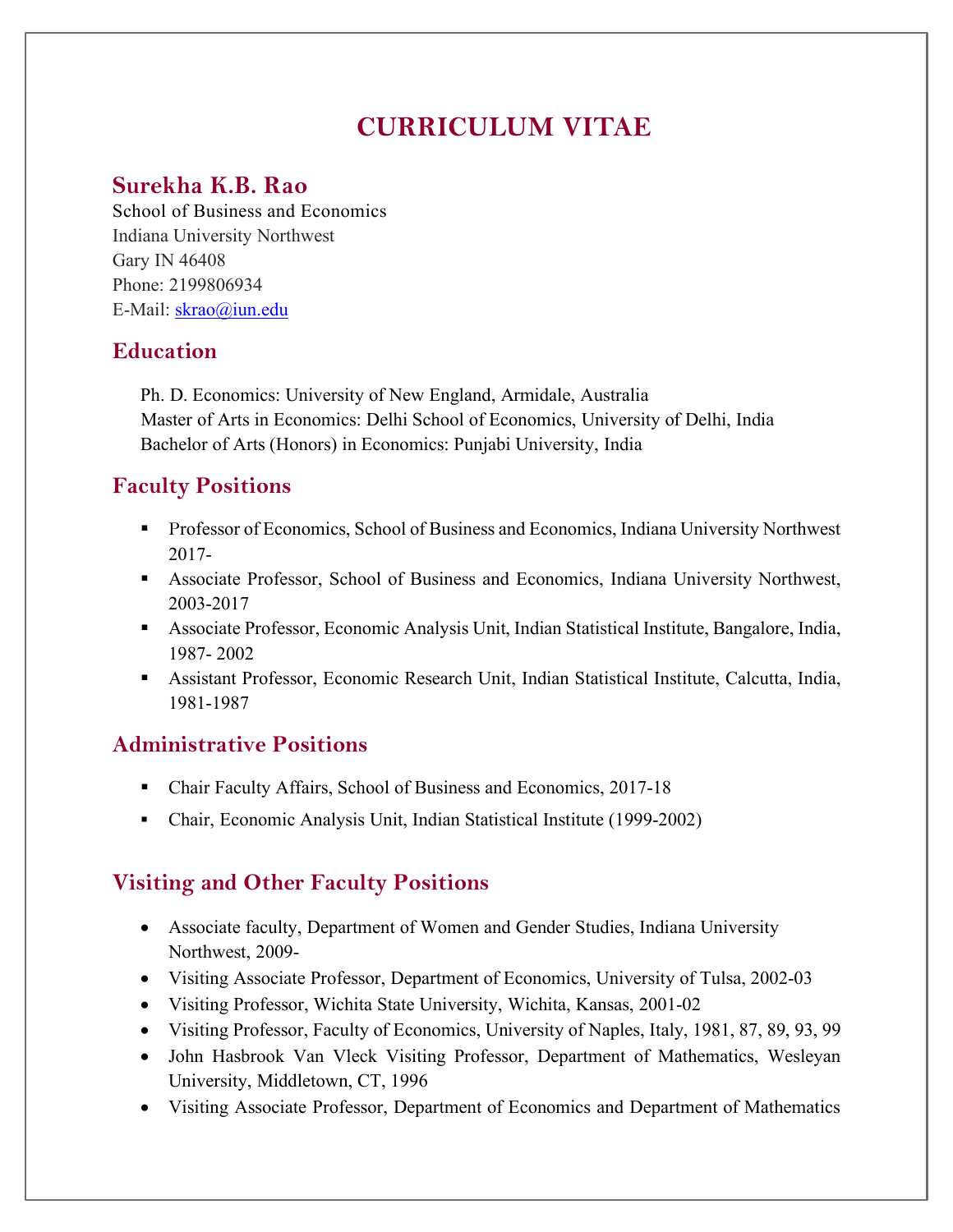Wesleyan University, Middletown, CT, 1989, 1990, 1991,1994, 1996

- Visiting Assistant Professor, Michigan Technological University, Houghton, MI, 1984-85
- Visiting Professor, University of Lecce, Italy 1987
- Guest Faculty, Indian Institute of Management, Bangalore, India, 1997-99
- Adjunct Professor, University of Hartford, West Hartford, CT, 1990, 1996
- Teaching Fellow, University of New England, Armidale, Australia, 1975- 79

### **Selected Publications**

- 1. **Bhaskara Rao Kopparty and Surekha K Ra**o, 2018. "Efficient Sets Are Very Small," *Economics Bulletin*, *Vol. 38(4), 2060-2063.*
- 2. **Surekha Rao, Achille Basile and KPS B Rao***, 2018 "*On the Ultrafilter Representation of Coalitionally Strategy-Proof Social Choice Functions, *Economic Theory Bulletin, Vol.6: 1-13,* https://doi.org/10.1007/s40505-017-0129-0
- 3. **Dmitriy Chulkov and Surekha K.B. Rao, 2016,** Developing Large-Scale Interactive Online Gateway Courses for Undergraduate Economics, *Online Proceedings of the American Economic Association Annual meeting, ASSA 2016, San Francisco* https://www.aeaweb.org/conference/2016/retrieve.php?pdfid=334
- **4. K. Surekha Rao, 2015,** An Objective Evaluation of Innovative Education Strategies: Case Study of India, *Journal of Innovative Education Strategies, Vol 4: pp 1 – 20.*
- **5. Surekha K. Rao and Bhaskara Rao Kopparty, 2015,** A Note on Borda Method, *Economics Bulletin, Vol. 35, pp 1969 – 1975.*
- **6. Moheb Ghali, John Krieg and K. Surekha Rao, 2011,** A Bayesian Extension of the Jtest for Non-nested Hypotheses, *Journal of Quantitative Economics*, *Vol. 9*, *pp.53-72.*
- **7. Sharad Saxena, Housila P.Singh, Omprakash K. Gupta and K. Surekha Rao, 2010,**  Bayesian Estimation of MTTF for Exponential Distribution: A Bessel Function Life Testing Model: *Model Assisted Statistics and Applications (MASA), IOS Press, Vol. 5, pp. 283-291.*
- **8. K. Surekha and K.P.S. Bhaskara Rao, 2010,** May's Theorem in an Infinite Setting, *Journal of Mathematical Economics, Vol. 46, pp. 50-55.*
- **9. K. Surekha Rao, 2009,** Quantitative Analysis of Sustainable Development: A Case Study of Northwest Indiana: *South Shore Journal, Vol.3, pp.11-33.*
- 10. **K. Surekha Rao and Cynthia O'Dell, 2008,** The Impact of Wal-Mart Business Practices: A Regional Analysis, *International Journal of Business and Economic Perspectives, Vol.3, pp.1-11.*
- **11. K. Surekha Rao, Sushma Jaireth and K.K. Seethamma, 2008,** International Perspectives on Gender, Science and Development, *AIMS International Journal of*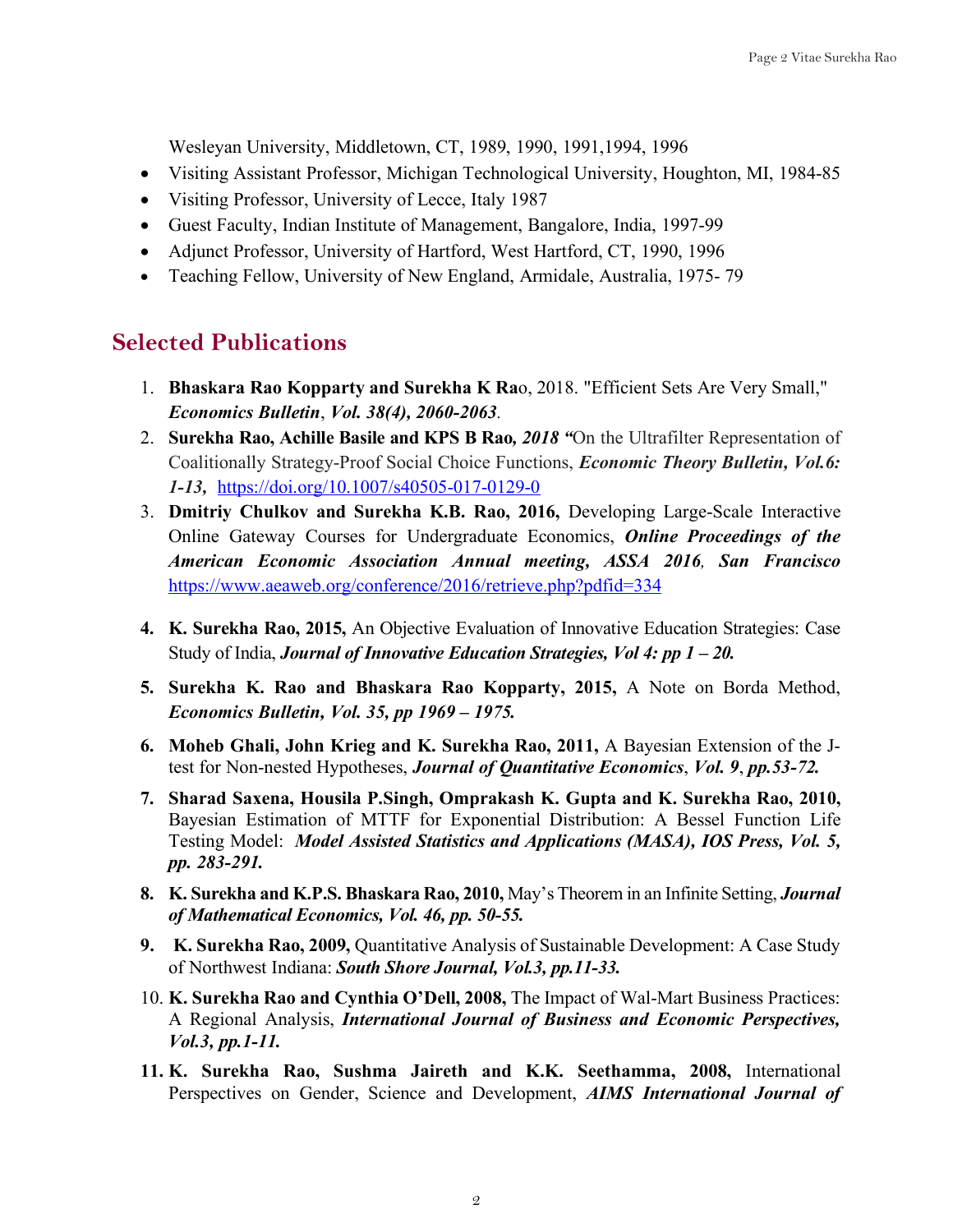*Management, Vol.2, pp. 57-70.*

- **12. K. Surekha Rao and Omprakash K. Gupta, 2007,** Role of Information in Classical and Bayesian Modeling, *International Journal of Operational Research, Vol. 2, pp. 429-439.*
- 13. **Surekha Rao, 2006,** "Statistics" in the *International Encyclopedia of Social Policy***,** Ed. Tony Fitzpatrick, Nick Manning and James Midgley, Rutledge, Taylor and Francis, *Vol.3, pp. 1355-1361.*
- **14. K. Surekha, 2005,** Modeling Non-Linear Autoregressive Distributed Lag Models: A New Approach, 2005, *Journal of Quantitative Economics*, *New Series Vol.3, pp. 101-113.*
- **15. K. Surekha and Moheb Ghali, 2001,** Speed of Adjustment and Production Smoothing Hypothesis, *International Journal of Production Economics***,** *Vol. 71, pp. 55-65.*
- **16. K. Surekha Rao and M. Tartaglia, 1999,** Modeling the Size Distribution of Incomes: a Fresh Look from the Bayesian Perspective: The Case of Italy *Indian Journal of Applied Economics*, *Vol 8, pp. 75-90.*
- **17. B.R. Kolluri and K. Surekha Rao, 1999,** Wagner's Law of Public Expenditure: A Revaluation, in *Studies on Indian Economic Reforms*, Ed. By V. V. Somayajulu, Himalayan Publishing House, Delhi, *pp. 147-157.*
- 18. **P. Balakrishnan, K. Surekha and B.P. Vani, 1994,** The Determinants of Inflation: Bayesian and Classical Analyses, *Journal of Quantitative Economics*, *Vol. 10, pp. 325-336.*
- 19. **K. Surekha Rao, 1991,** Matrix Equation, A comment; **Econometric Theory**
- **20. K. Surekha and W.E. Griffiths, 1990,** Comparison of Some Bayesian Heteroscedastic Error Models, *Statistica, anno l, pp. 109-117.*
- **21. K. Surekha and W.E. Griffiths, 1989,** Additive and Multiplicative Heteroscedasticity A Bayesian Analysis, *Journal of Quantitative Economics*, *Vol 5, pp. 43 - 58.*
- **22. W.E. Griffiths and K. Surekha, 1986,** A Monte Carlo Evaluation of the Power of Some Tests for Heteroscedasticity, *Journal of Econometrics, Vol. 31 pp. pp. 219 –231.*
- **23. K. Surekha and W.E. Griffiths, 1985,** A Note on a Posterior Approximation in a Heteroscedastic Model, *Economics Letters, 1985, pp. 249 - 252.*
- **24. K. Surekha and W.E. Griffiths, 1984,** A Monte Carlo Comparison of Some Bayesian and Sampling Theory Estimators in Heteroscedastic Error Models, *Communications in Statistics*, *Series B, Vol.13, pp. 85- 105.*
- **25. W. E. Griffiths, R.G. Drynan, and Surekha Prakash, 1979,** Bayesian Estimation of a Random Coefficient Model, *Journal of Econometrics, Vol.10, pp. 201– 220.*

#### **Digital Book**

**26. K. Surekha Rao,** "It Pays to Go Bayes" *digital book, of Video Lecture Series Edited: forthcoming in Video lecture series at www.bayesian.org by the International Society for Bayesian Analysis.* One of the lectures can be seen at the ISBA link: https://bayesian.org/video/it-pays-go-bayes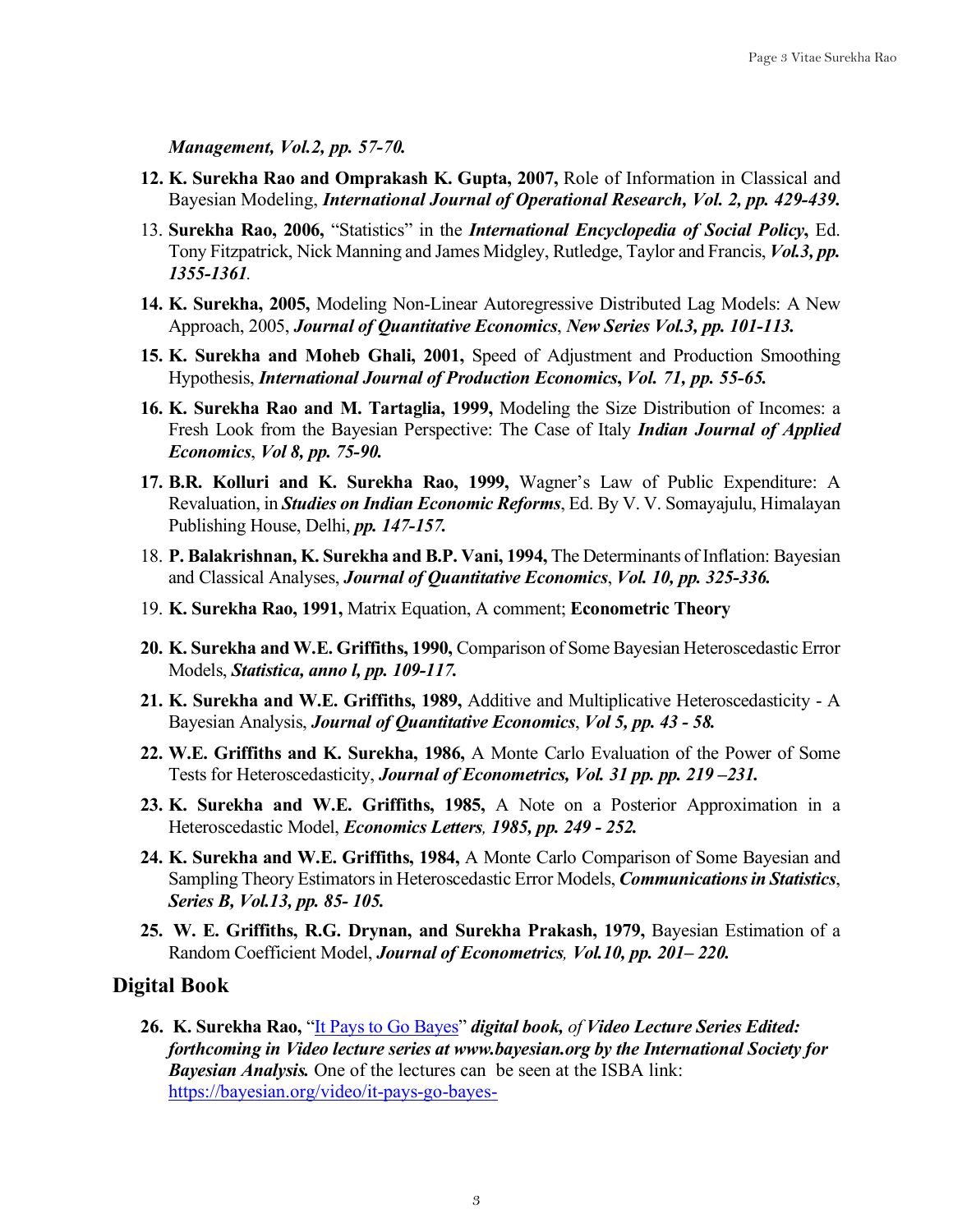bayesian%E2%80%85method%E2%80%85%E2%80%85moments%E2%80%85and%E2 %80%85its-applications

### **Book Reviews**

- 27. **K. Surekha Rao, 2015,** Basics of Financial Econometrics, Tools, Concepts and Assets Management Applications by Frank J. Fabozzi , Sergio M. Focardi , Svetlozar T. Rachev , Bala G. Arshanapalli, Markus Hoechstoetter, *Quantitative Finance, Vol. 15, Issue 11, pp. 1773-1775.*
- **28. K. Surekha Rao, 2007,** Globalization and Egalitarian Redistribution; *Edited by* Pranab Bardhan, Samuel Bowles, and Michael Wallerstein, Princeton, NJ: Princeton University Press, *Journal of Economics, Vol.33, No.2, pp. 100-105.*
- **29. K. Surekha Rao, 2006,** India's Emerging Economy: Policies and Perspectives: 1990 and Beyond" By Kaushik Basu: *Journal of Economics, Vol. 32, pp.105-108.*
- **30. Chiranjib Sen and K. Surekha Rao, 2000,** Econometrics and Data Analysisfor Developing Countries by C. Mukherjee, H. White and M. Wyuts, Rutledge, with *Journal of International Trade and Economic Development, vol. 9, pp. 219-222.*

### **Invited Paper**

**31. Surekha Rao, 2013,** Introductory Note on the Ostrom memorial Session and Panel Discussions**,** *Journal of the Indiana Academy of the Social Sciences, Vol. 16, pp 1-3.*

#### **Editorials and Reports**

- 32. Message from the President, Summer/Spring 2012, Endnotes, IASS
- 33. Message from the President, Winter/Fall 2011, Endnotes, IASS
- 34. Message from the President, Summer/Spring 2011, Endnotes, IASS
- 35. Message from the President, Spring 2010, Endnotes, IASS
- 36. Message from the President Spring 2009, Endnotes, IASS
- 37. Message from the President, fall 2008, Endnotes, IASS
- 38. A Note from the President, vol. XIII, 2009(published 2010), The Journal IASS

#### **Work in Progress**

- 39. Business Analytics using Excel: A Handbook of Business Statistics
- 40. Gender Mainstreaming and Why it Matters for Economic growth
- 41. History of Early Bayesians and Bayesian Developments in India, with J.K. Ghosh and S. Upadhyay.
- 42. An Induction Proof of Arrow's Impossibility Theorem with B. Kopparty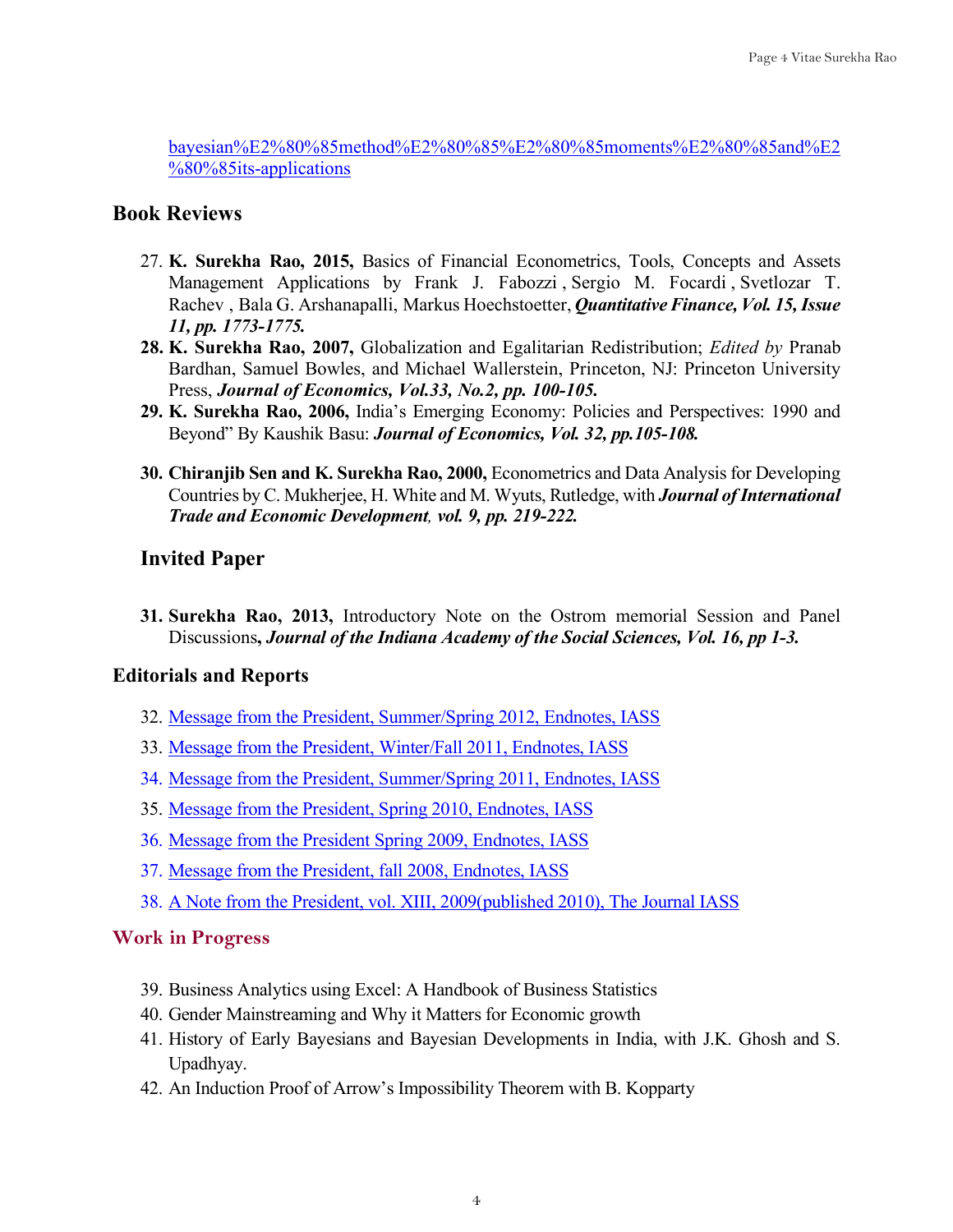- 43. Three New Proofs of Arrow's Impossibility Theorem, with Bhaskara Kopparty
- 44. Short Term Trend Analysis of Hospital Admissions Due to Headaches: Big Data Perspective, with Qin Wang, Ravi Chinta and M.Bhaskara Rao
- 45. Murky Middle Countries and Female Literacy
- 46. Democracy, Pluralism and Gender Empowerment, a Recipe for Economic Growth with Dr. Sushma Jaireth
- 47. FDI and Emerging Economies; case study of India, Jointly with Dr. KK Seethamma
- 48. Poverty Inequality and All-Inclusive Sustainable Growth Index
- 49. Gender Inequality, Female Education and the Role of Girls' Madrasas with Sushma Jaireth
- 50. Gender and Human Trafficking; Supply and Demand Dynamics, with Dr. K. Gopal

#### **Invited Lectures and Seminars:**

- 1. Invited panelist at the International Conference on Strategies for Collegial Research Engagement and Methodology for Agribusiness and Plantation Sector, Indian Institute of Plantation Management, Bengaluru, India July 30-31, 2019
- 2. International Academy of Business, 2018. paper titled," What has Gender Mainstreaming to do with Economic Development and Why? Some Empirical Observations", Jointly with Sushma Jaireth presented October, 2018
- 3. Invited Speaker at the International conference on Pluralism, Society and Management, jointly organized by Howard University, USA and Invertis University, India August 2017, 2016
- 4. Invited speaker at the American Association for Advancement of Science, San Jose, 2015
- 5. Invited Speaker at the Economic Outlook Meeting, La Porte County at PNC, Oct 2015
- 6. Invited Comments for NPR at Marketplace.org
- 7. Keynote Speaker at Wartburg College, Iowa, October 2011
- 8. Invited speaker at Chancellor's commission, IUNW 2013
- 9. Seminar speaker and Panelist at NWI Economic Indicators, 2013
- 10. Invited talk at National Institute for Public Finance and Policy, New Delhi, 2011
- 11. Invited talk at the Institute for Social and Economic Change, Bangalore, India, 2011
- 12. Invited talk at Bangalore University, Bangalore, India, 2011
- 13. Invited talk at China Europe International Business School (CEIBS), Shanghai, China 2007
- 14. Invited talk at Wichita State University, Wichita, KS, 2001
- 15. Invited lectures at Madras School of Economics, Chennai, India, 2000, 2001
- 16. Invited talk at Delhi School of Economics, Delhi, India, 2000
- 17. Invited talk at Faculty of Economics, University of Pisa, Pisa, Italy, 1999
- 18. Invited talk at Facolta di Economia, University of Naples, Italy, 1981, 1997, 1989, 1999
- 19. Invited talk at Barney School of Business, University of Hartford, Hartford, CT, 1990
- 20. Invited talk at Department of Economics, Wesleyan University, Middletown, CT 1990
- 21. Invited talk, Faculty of Economics, University of Calabria, Cosenza, Italy, 1989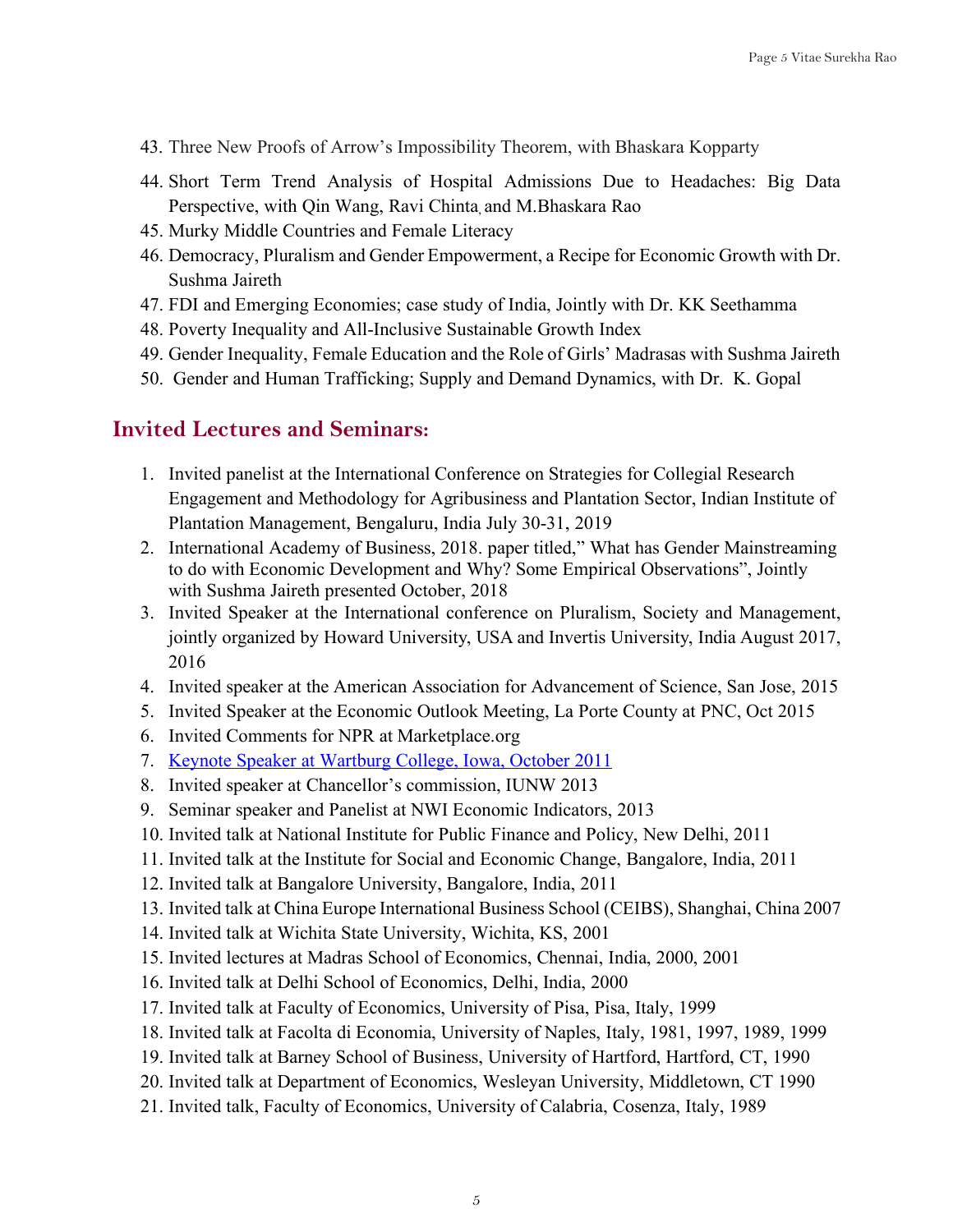- 22. Invited talk at Department of Statistics, University of Connecticut at Storrs, CT, 1989
- 23. Invited talk at Department of Financial Economics, University of Trieste, Italy, 1987.
- 24. Invited talk at Facolta di Agraria, University of Naples at Portici, Italy, 1981
- 25. Invited lectures at Center for Operations Research and Econometrics (CORE), University Catholique di Louvain, Belgium, 1981.

### **Professional Awards and Honors**

- 1. Chair, Beyond Boundaries-Indiana Academies Symposium 2020. https://go.iu.edu/2abh
- 2. Dean's Excellence Award Inaugural year, 2019, School of Business and Economics, IUN
- 3. Invited panelist, International Conference on Strategies for Collegial Research Engagement and Methodology for Agribusiness and Plantation Sector, Indian Institute of Plantation Management, Bengaluru, India, July 30-31, 2019
- 4. J. Carl Metz Award for exceptional service, Indiana Academy of the Social Sciences, 2015;
- 5. Distinguished Service Award, Indiana University Northwest, Gary, IN, 2014
- 6. President, Indiana Academy of the Social Sciences 2008-2013 and President Emeritus 2017-
- 7. Invited Speaker at the 115<sup>th</sup> Annual meeting of the American Association for Advancement of Science (AAAS ) at San Jose, CA " Solutions for Achieving Gender Equity: International Perspective"
- 8. Keynote Speaker at the 43rd annual Corporation Day at Wartburg College, in Waverly, Iowa,2011
- 9. International Society for Bayesian Analysis, Nominating Committee, Economics Finance and Business; 2014-15
- 10. Invited Speaker, 2nd International conference on Innovative Strategies for India Inc., and Challenges, in Bangalore, India 2011
- 11. National award for Excellence in Teaching from the National Society of Leadership and Success, 2010
- 12. Diversity Friend Award for promoting diversity at IU Northwest, 2006-07 and 2007-08
- 13. Faculty inductee β Γ Σ International Business Honor Society, 2008
- 14. Invited contributor to Marketplace.org at American Public Media (APM) of NPR, December 2015 on Women in Military and Gender Pay Gap
- 15. Mercantile/ Harris Bank National Association School of Business and Economics Award for Excellence in Service 2009, 2011, 2015
- 16. Online Conversation Facilitator, Common Grounds, Sustainability Community
- 17. International Advisory Board of the International Journal of Environmental, Cultural Economic and Social Sustainability, 2006
- 18. Associate Editor: The Journal of the Indiana Academy of the Social Sciences; Journal of Business Economics Research 2003-till 2010; Journal of African Business Research (JABR) and International Journal of Public Private Partnerships (IJPPP) 2014-
- 19. Editorial Board -International Journal AIMS, 2006-till date, Journal of Quantitative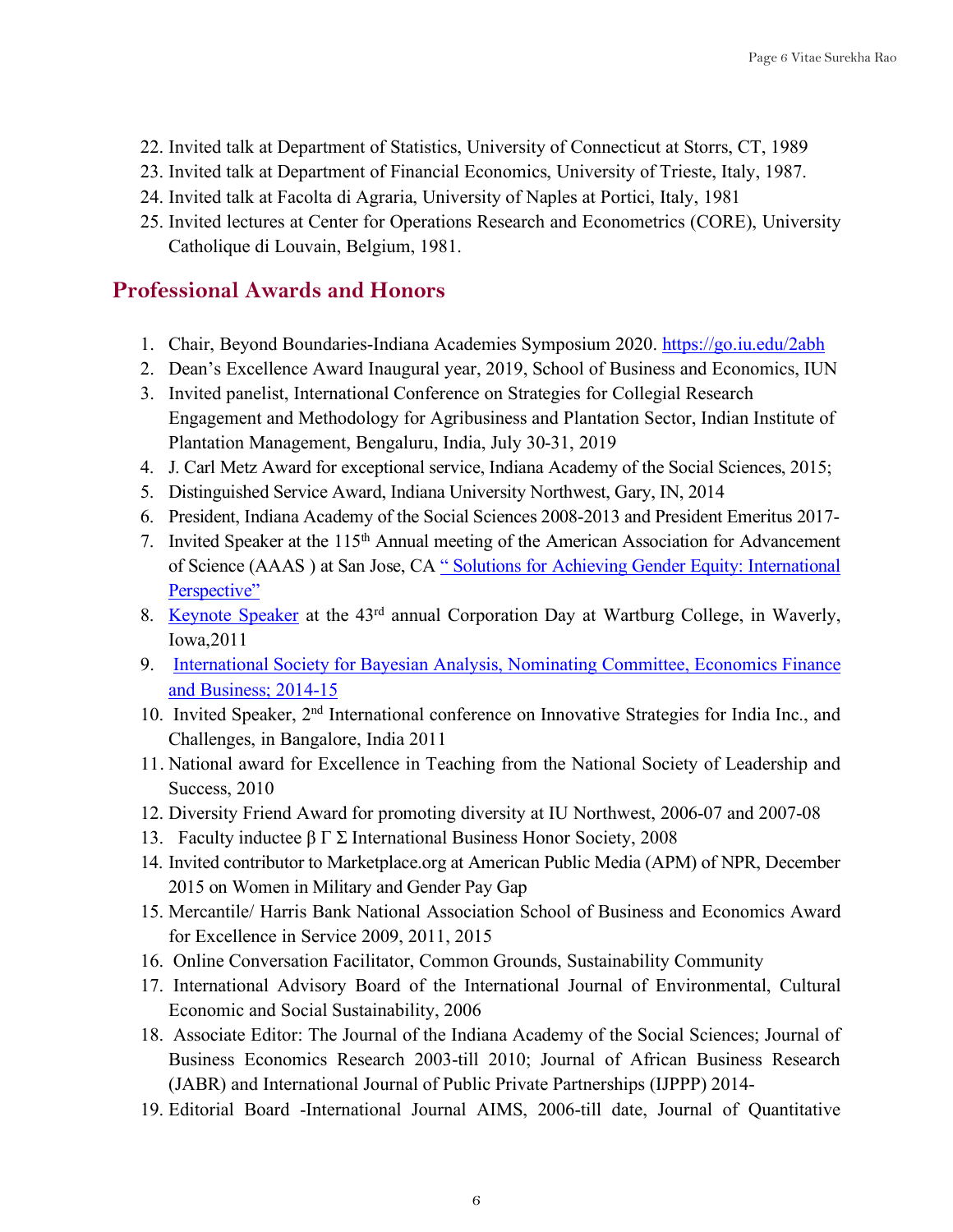Economics (Journal of the Indian Econometrics Society, 1995-2000)

- 20. Assistant Editor: Journal of Economics 2005-till date;
- 21. Fellow of the Center for Sustainable Regional Vitality, IU Northwest, 2005-07
- 22. Executive Vice President, Indiana Academy of the Social Sciences, 2007-08
- 23. Senior Director, Economics Section IASS, 2007-08 and Director, IASS 2006-07
- 24. Invited contributor, Northwest Indiana Times, Lakeshore Public Radio and Lakeshore TV

### **Research and Teaching Awards and Honors**

- 1. "Distinguished Fellow" International Academy of Business, 2016
- 2. Invited speaker and panelist at the 115<sup>th</sup> Annual conference of the American Association for Advancement of Science (AAAS) at San Jose, CA, 2015. "Solutions for Achieving Gender Equity: International Perspective", in 2015. This is nation's largest science gathering and highly prestigious international venue. http://archive.news.iu.edu/releases/iu/2015/02/aaasiu-participants.shtml

http://www.iun.edu/news/2015/surehka-rao-aaas-conference.htm

- 3. Commentator on gender wage equity at NPR marketplace.org.
- 4. For my research work on India and other emerging economies I was a Keynote Speaker at the 43rd annual Corporation day at Wartburg College, Waverly, Iowa, 2011
- 5. I was an invited Speaker at the 2<sup>nd</sup> International conference on "Innovative Strategies for India Inc., and challenges", in Bangalore, India 2011
- 6. Mercantile/ Harris NA, School of Business and Economics Award for outstanding contributions to Research and Creative Activity, 2010-11
- 7. Mercantile/ Harris NA, School of Business and Economics Award for outstanding contributions to Research and Creative Activity 2007-08
- 8. D.H. Drummond Award for the best Ph.D. thesis, University of New England, Australia
- 9. National award for Excellence in Teaching from the National Society for Leadership and Success, 2010
- 10. Board of Trustees Teaching Award, IU Northwest 2010, 2007
- 11. Mercantile/ Harris Bank National Association School of Business and Economics Award for Excellence in Teaching, 2006-07
- 12. Finalist: Founders day Teaching award 2005-06, nominated in 2006-07, 2010
- 13. Campus finalist "Faculty Colloquium on Excellence in Teaching" (FACET) 2007, 2012
- 14. Awarded a laptop from CETL for enhanced use of technology in pedagogy, 2006
- 15. CETL(CISTIL) Silver Level Certificate: Loyalty Program Award, 2004-06
- 16. Awarded iPod, Mac and equipment for developing Podcasts for Economic courses.

### **Editorial Service**

• Senior Deputy Editor: Journal of the Indiana Academy of the Social Sciences: 2016-2018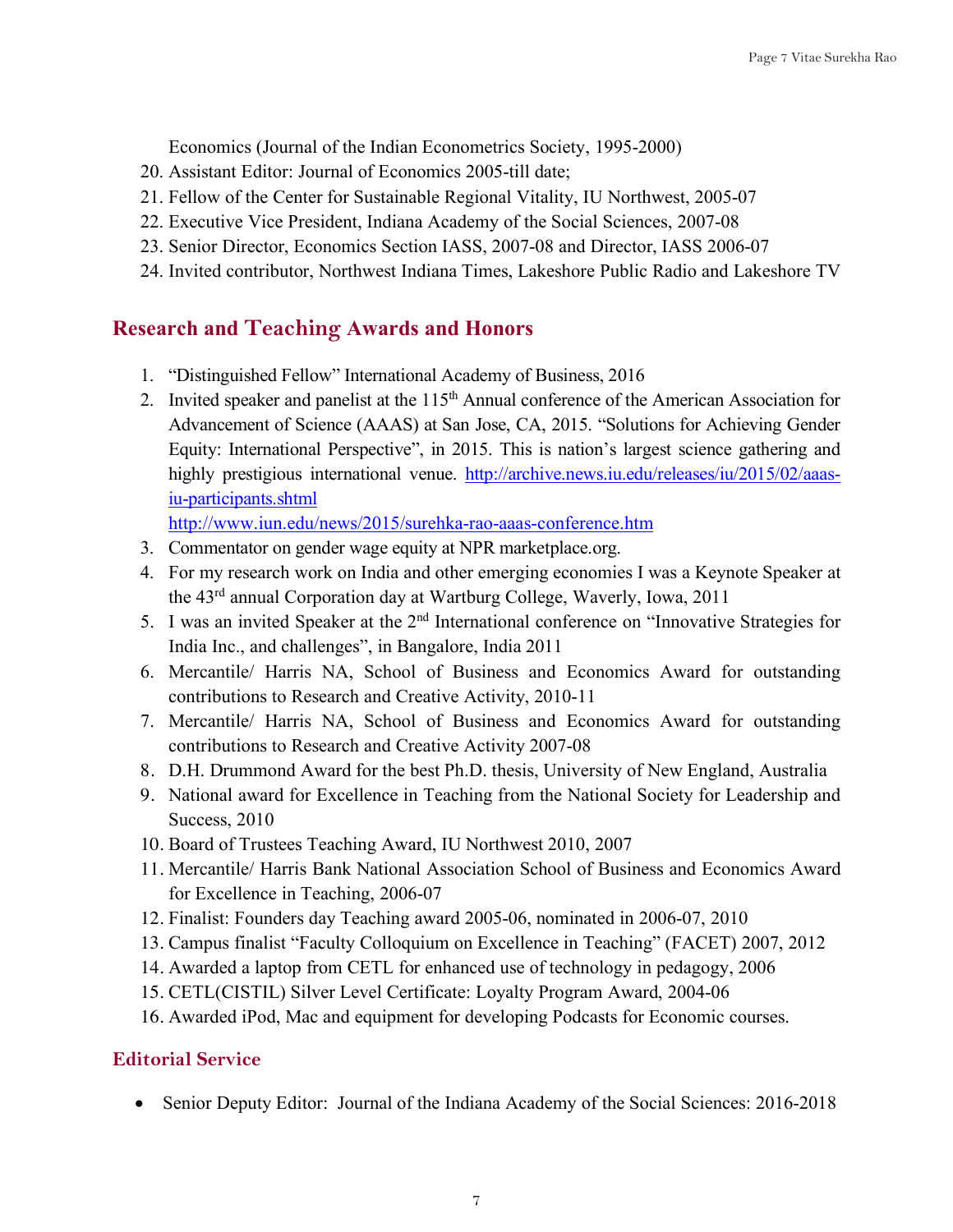- Deputy Editor: Journal of the Indiana Academy of the Social Sciences 2014-16
- Member Editorial Board: International Journal of Public Private Partnerships (IJPPP) 2014
- Member Editorial Board: Journal of Association of Indian Management Scholars 2006-
- Associate Editor: Journal of Quantitative Economics 1998-2003
- Associate Editor: Journal of Business Economics Research 2003- 2010
- Assistant Editor: Journal of Economics 2005- till date

### **Journal Refereeing**

- Journal of Econometrics
- •Econometrics Journal
- •Economic Modeling
- Journal of Multivariate Analysis
- Journal of Economics
- Journal of Quantitative Economics
- Journal of the Association of Indian Management Scholars
- •Empirical Economics
- Journal of Business and Economics Research and several other Economics and Social Science Journals

### **Ph.D. and M. Phil. Thesis External Examiner and Reviewer International**

- Jawaharlal Nehru University, Delhi, India
- Center for Development Studies, Kerala, India
- Calcutta University, Kolkata, India
- Indian Statistical institute, India
- University of Delhi, Delhi, India
- Presidency College, Chennai, India
- University of Madras, Chennai, India
- International Islamic University, Islamabad, Pakistan

## **National and International Conference Presentations**

- 1. Annual conference of the International Academy of Business, 2018. A paper titled," What has Gender Mainstreaming to do with Economic Development and Why? Some Empirical Observations", Jointly with Sushma Jaireth was presented.
- 2. Indiana Academy of the Social Sciences 88<sup>th</sup> annual meeting, 2017. A paper titled" Reinventing and Revitalizing Northwest Indiana: Lessons from the Pittsburgh Region", jointly with Anthony Sindone, Stefan Barkow, Leah Konrady, Micah Pollak, and Daniel Saros.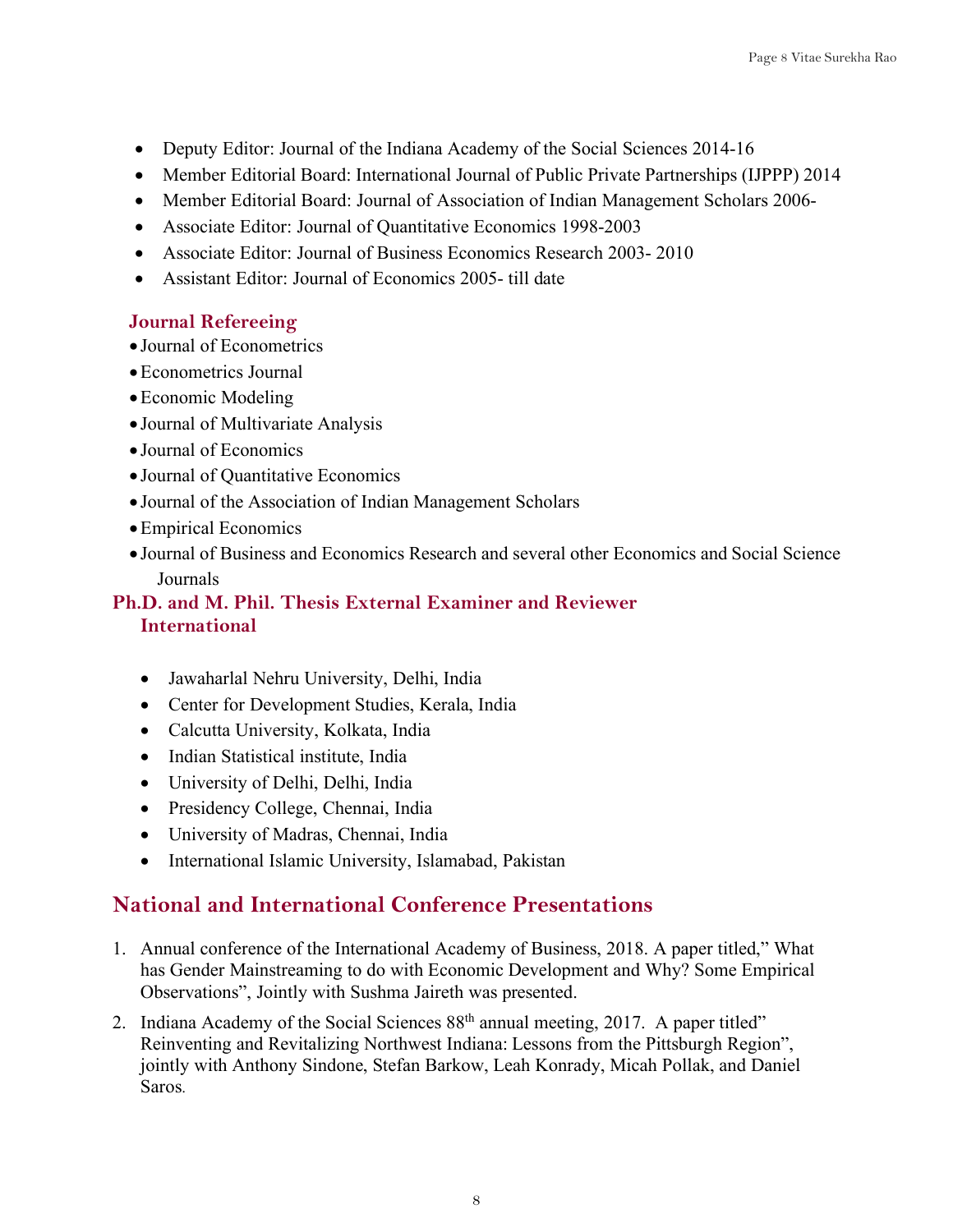- 3. Allied Social Sciences Association (Joint session of American Economic Association and other related Finance and Economics organizations) annual conference," **Developing Large-scale Interactive Online Gateway Courses for Undergraduate Economics"** with Dmitriy Chulkov. It was presented at the session on Economics Education (poster session) at San Francisco, 2016.
- 4. International conference on Pluralism, Society and Management, jointly organized by Howard University, USA and Invertis University, India in August 2016. Paper titled" Democracy, Gender Empowerment and Female Education: Role of Girl's Madrasas in India" was invited and presented online.
- 5. International Academy of Business Annual meeting, Washington, DC, October 2015. Session chair and paper presenter of the paper titled" Pluralism and Gender Empowerment, a Recipe for Economic Growth".
- 6. Indiana Academy of the Social Sciences 87th annual meeting at PNW Westville, IN, October, 2015. Paper titled" Trade, FDI and Economic Growth, Case study of NWI"
- 7. IU Online Conference, at IUPUI, Indianapolis, November 2015. Co-presenter for the paper titled" Developing and Teaching Online Gateway courses for Undergraduate Economics"
- 8. American Association for Advancement of Science, San Jose, CA, 2015, 115<sup>th</sup> Annual meeting, Invited panelist and a paper titled, **" Economic Influence and Impact of Gender Equity**"
- 9. Academy of Business Research, 2015 fall meeting at Indianapolis: "US Trade with Rogue Nations"
- 10. Indiana Academy of the Social Sciences 2015, Evansville, IN. Session organizer on **Gender: Inequality, Human Rights, and Economic Struggles and** Presented two papers i) Gender Inequality, Female Education and the Role of Girls' Madrasas with Sushma Jaireth and ii) Gender and Human Trafficking; Supply and Demand Dynamics, with Dr. K. Gopal
- 11. Indiana Academy of the Social Sciences 2014, Anderson IN. I Presented two papers:
	- i) FDI and Emerging Economies; case study of India, Jointly with Dr. KK Seethamma, Bangalore University, India.
	- ii) Poverty Inequality and All Inclusive Sustainable Growth Index: International study. This is extension of the earlier work I presented at the Chancellor's commission at Indiana University, Northwest, 2013
- 12. Chair, discussant and presenter at the Midwest Economics Association Meeting, Columbus, OH, 2013
- 13. Invited talk at the 2nd International conference on "Strategies for India Inc. and Challenges", Bangalore India, 2011
- 14. 4th International conference of the Knowledge Globalization Institute at Boston, November 2010, paper titled" Market Economy Status and Emerging Economies"
- 15. International Conference on Quantitative Methods for Public Policy, IIM Bangalore, August 2009, paper titled" On the J-Tests for Non Nested Hypotheses and a Bayesian Solution".
- 16. Missouri Valley Economic Association Annual Conference, October 2008 St. Louis, Paper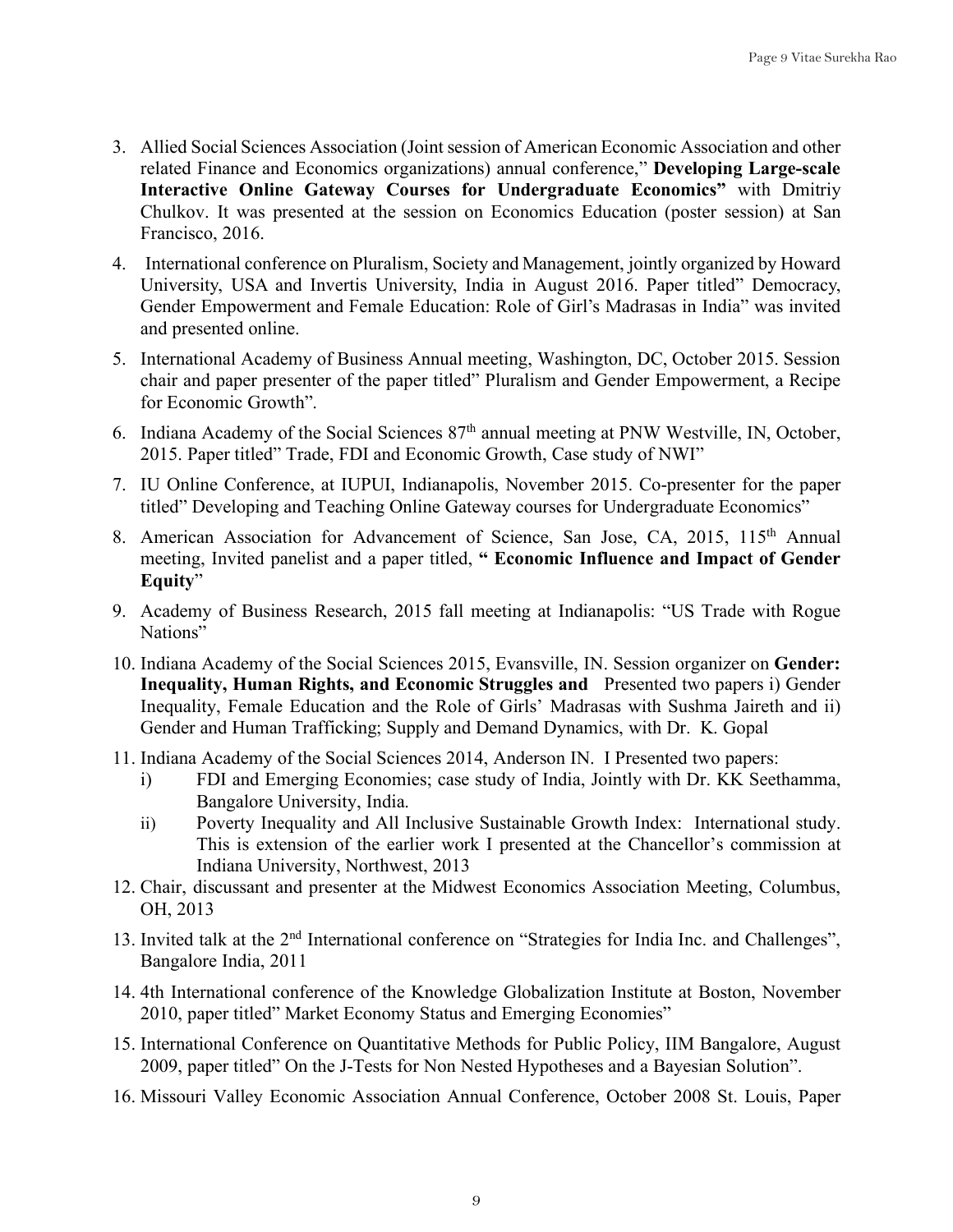titled "Measuring the Success of Economics Reforms in Emerging Economies "

- 17. Global Digital Business Association annual meeting, Online presentation, 2007, Paper titled "Measuring the Success of Reforms in Emerging Economics: New Results"
- 18. Indiana Academy of Social Sciences, October, 2007, Paper titled "Measuring the Success of Transitional Economies"
- 19. International Academy of Business and Public Administration Disciplines, Dallas, 2007, titled "Business Practices of Wal-Mart in Northwest Indiana" with Cynthia O'Dell
- 20. Center for Regional Excellence Conference, IU Northwest, April 2007, Paper titled "Business Practices of Wal-Mart in Northwest Indiana with Cynthia O'Dell
- 21. Missouri Valley Economic Association Annual Conference, October 2006 Minneapolis Paper titled "Why do Women Balk at Larry Summers: Separating facts from fiction" ;Chair and Discussant.
- 22. Center for Regional Excellence Conference, April 2006, Paper titled "Sustainable Development Index for Northwest Indiana".
- 23. Indiana Academy of Social Sciences, October 2005, Paper titled "Sustainable Development Index: A Case Study of Northwest Indiana".
- 24. International Conference on Quantitative Methods for Management, August 2005, "Performance of Classical Models: Does Information Matter?" With Om Gupta
- 25. International Conference on Quantitative Methods for Management, August 2005, Papers titled" Quantitative Analysis of Sustainable Development 15. International Affairs Club, IU Northwest 2003, 2005
- 26. Invited paper at the International conference on the Future of Statistical theory, Practice and Education" in Hyderabad, 2004: Paper titled" Bayesian Price Index Numbers and More"
- 27. Missouri Valley Economic Association meeting at Nashville, TN October 2004, Paper titled "Measuring the Success of Reform Economies"
- 28. Missouri Valley Economic Association Conference, Kansas City, February 2004, titled "A Bayesian Approach to Index Numbers"
- 29. International Conference on Applied Economics and Economic Policy, New Delhi, 2001; Invited paper titled "Nonparametric Methods in Econometrics: Do They Perform Better?"
- 30. International Workshop on Applied Bayesian methods in Econometrics and Forecasting, Bangalore, India, 2000; Invited Paper titled "It pays to Go Bayes"
- 31. Annual Conference on Recent advances in Quantitative Economics: Bangalore,1999 Paper Titled "Bayesian Basics and Inference in General Linear Models"
- 32. International Conference on Real Analysis and Applications, Italy, 1998. Paper Titled "Information Arrival and Stochastic Volatility"
- 33. Indian Econometric Society Meetings, 1988, Paper titled: "On the Equality of Two Tests for Heteroscedasticity"
- 34. Indian Econometric Society Meetings, 1996, Paper titled" Practice and Problems in the use of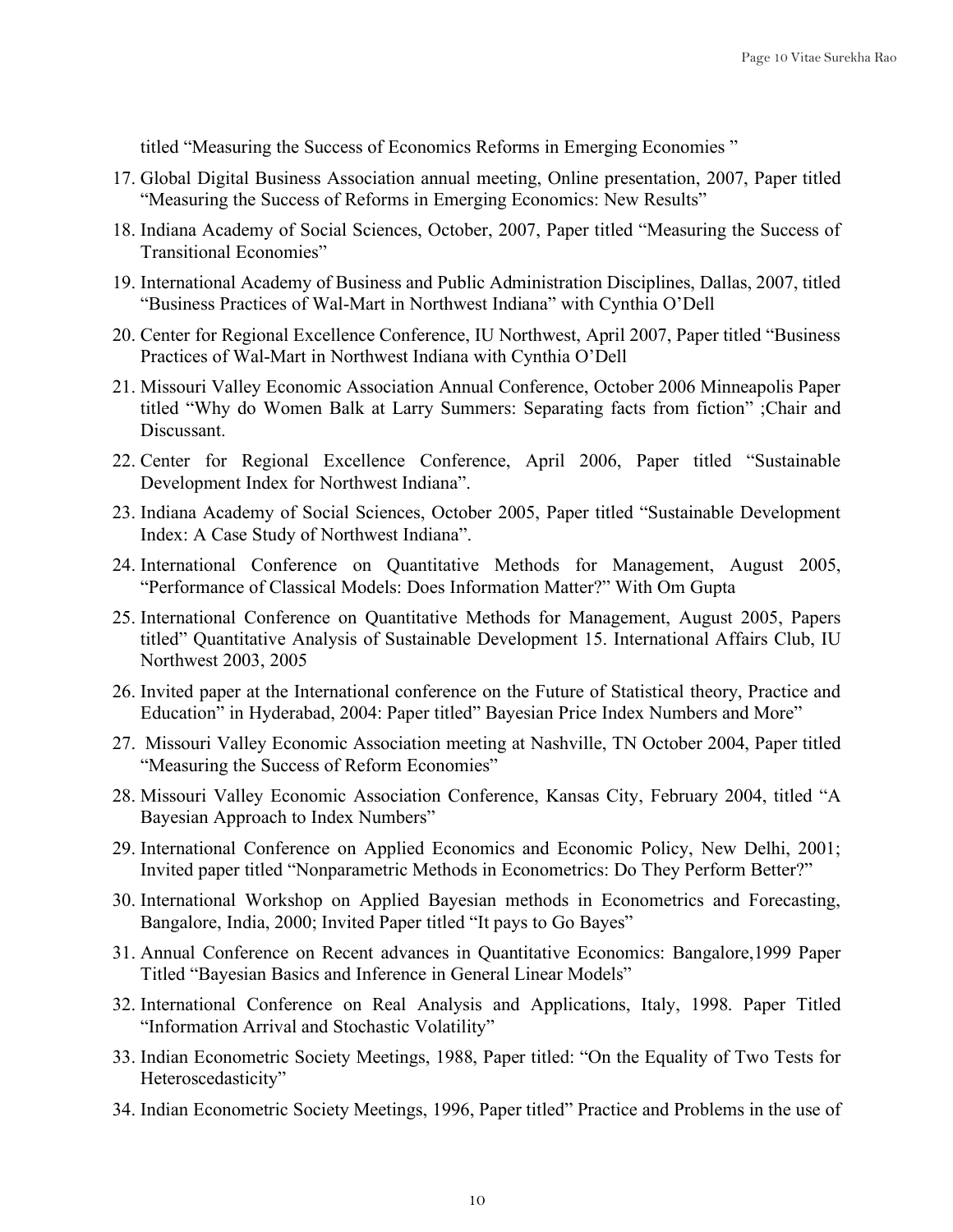Unit Root Tests"

- 35. Indo- US Conference on Bayesian methods in Statistics and Econometrics, Bangalore, India, 1988; Paper titled "A Monte Carlo Comparison of the Sampling distribution of Bayesian and Non-Bayesian estimators for Heteroscedasticity"
- 36. 5th World Congress of the Econometric Society, M.I.T., 1985, Paper titled" Classical and Non-Classical Tests for Heteroscedasticity"
- 37. 9th NBER-NSF seminar on Bayesian Inference in Econometrics, Rutgers, 1984, Paper titled" Bayesian Heteroscedastic Models: a Generalized Approach"

### **Grants for Teaching, Research and Engagement**

- 1. Gateway Course Development Grant with economics faculty colleagues from five regional campuses. Total grant value \$50,000, Office of Online Connect, Indiana University, 2014
- 2. Undergraduate Research fund (URF): 2004-05, 2006-07, 2013-14, 2017-18
- 3. "Teaching Online" course grant recipient IUNW 2011-12
- 4. CIBER, DOE, grant for Curriculum Grant for conducting a Workshop/ seminar "On Doing Business in India", 2011
- 5. Professional Development Grant, 2009 for hosting an Internationalization seminar on International Ramifications of Current Financial Crisis
- 6. International Enhancement Grant, Office of the International Affairs, 2006, to explore and develop "International Economies Practicum" in India.
- 7. Professional Development Grant from Center for Excellence in Teaching and Learning, 2006, for incorporating "International Economies Practicum" module in international economics classes.
- 8. Professional Development Grant from Center for Excellence in Teaching and Learning, 2005 for conducting "Symposium on Asia"
- 9. Faculty Development Grant for developing a course on "Forecasting for Business and Industry", Center for Excellence in Teaching and Learning, IU Northwest, 2003
- 10. Overseas Conference Grant, Office of the International Programs, IU 2011-12.
- 11. Overseas Research Grant, Office of International Programs, IU, 2010.
- 12. Overseas Conference Fund Grant, Office of International programs, IU, 2009.
- 13. Summer Faculty Fellowship Grant, IU Northwest, 2008.
- 14. Grants-in-Aid of Research, IU Northwest, 2007.
- 15. Center for Sustainable Regional Vitality Grant, a part of Lilly Foundation Grant, for 'Business Practices of Wal-Mart in Northwest Indiana' with Cynthia O'Dell, 2006.
- 16. Intercampus Research Grant for Forecasting Model for Northwest Indiana, with Don Coffin of IU Northwest and Will Witte of IU Bloomington, 2005
- 17. Lilly Foundation Grant sponsored by the Center for Sustainable Regional Vitality (now Regional Center for Excellence), "Green Quality of Life Index" ,2004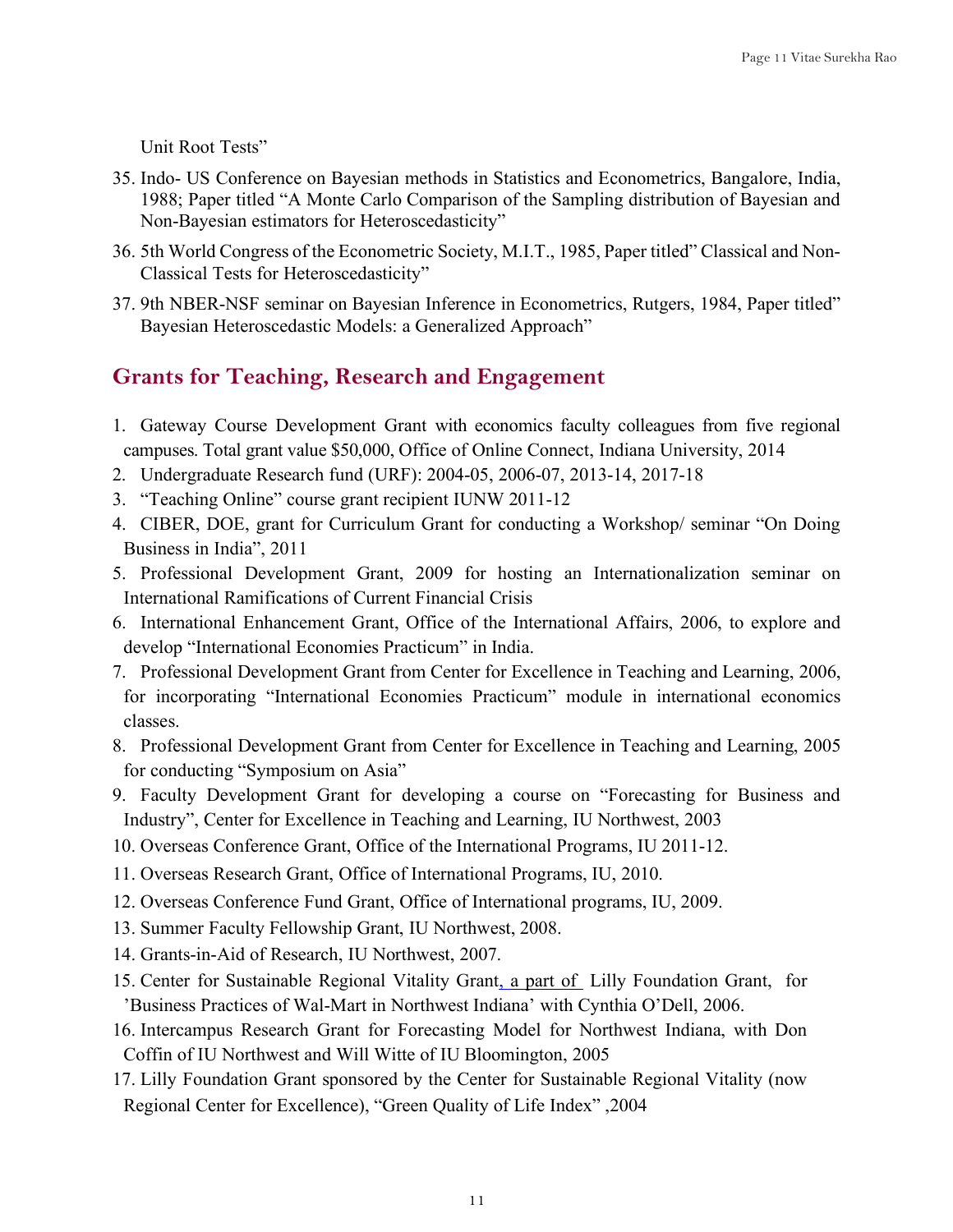- 18. Research Project Initiation Grant for a Project on "Green Quality of Life Index" Indian University, 2003
- 19. Intercampus Travel Support Grant, Indiana University, 2003.
- 20. Overseas Travel Grant from the Office of International programs in 2004 to participate in International Conference on Future of Statistical theory and Teaching.
- 21. Approximately \$10,000 received from IBM India, GE Capital, and Professor Leonard J. Savage Memorial Fund for an international workshop in 2000
- 22. Research grants obtained from the Government of India (Central Statistical Organization) and Indian Statistical Institute during 1997, 1999 to 2002.
- 23. Diversity Programming Grants for Asia Day, 2005- 2016 (12 years in a row)
- 24. World Music Day, 2015
- 25. Professional Development Grant, SOBE for Regional Economic Indicators, 2013
- 26. Department of Education and Center for International Business Education Research (CIBER) grant, for a public symposium on Doing Business in India, 2011
- 27. Diversity Programming Grant for Symposium on Asia, 2006
- 28. Diversity Programming Grant for Visit and talk by Chinese Trade Consul, 2005, 2009

## **Research Interests**

- 1. Contemporary and challenging economic and development issues
- 2. Solutions for gender inequity and women in Science
- 3. Forecasting for business and industry
- 4. Bayesian Econometrics and applications
- 5. Social choice and mathematical economics
- 6. Globalization and international trade policy

## **Teaching Interests**

- 1. Statistical tools for management
- 2. Applied data analysis and decision making
- 3. Statistical modeling and forecasting
- 4. International trade, globalization and emerging economies
- 5. Economics for business mangers
- 6. Gender, Growth and globalization

## **Courses Taught**

Introduced several new courses, developed online classes, introduced new pedagogical methods, promoted experiential learning and taught a wide spectrum of courses in Statistics, Economics, Econometrics, Finance, Globalization, International Business and Management

**Undergraduate Courses (Economics and Quantitative Methods):** Principles of Micro and Macro Economics, Intermediate Microeconomics, Development Economics, International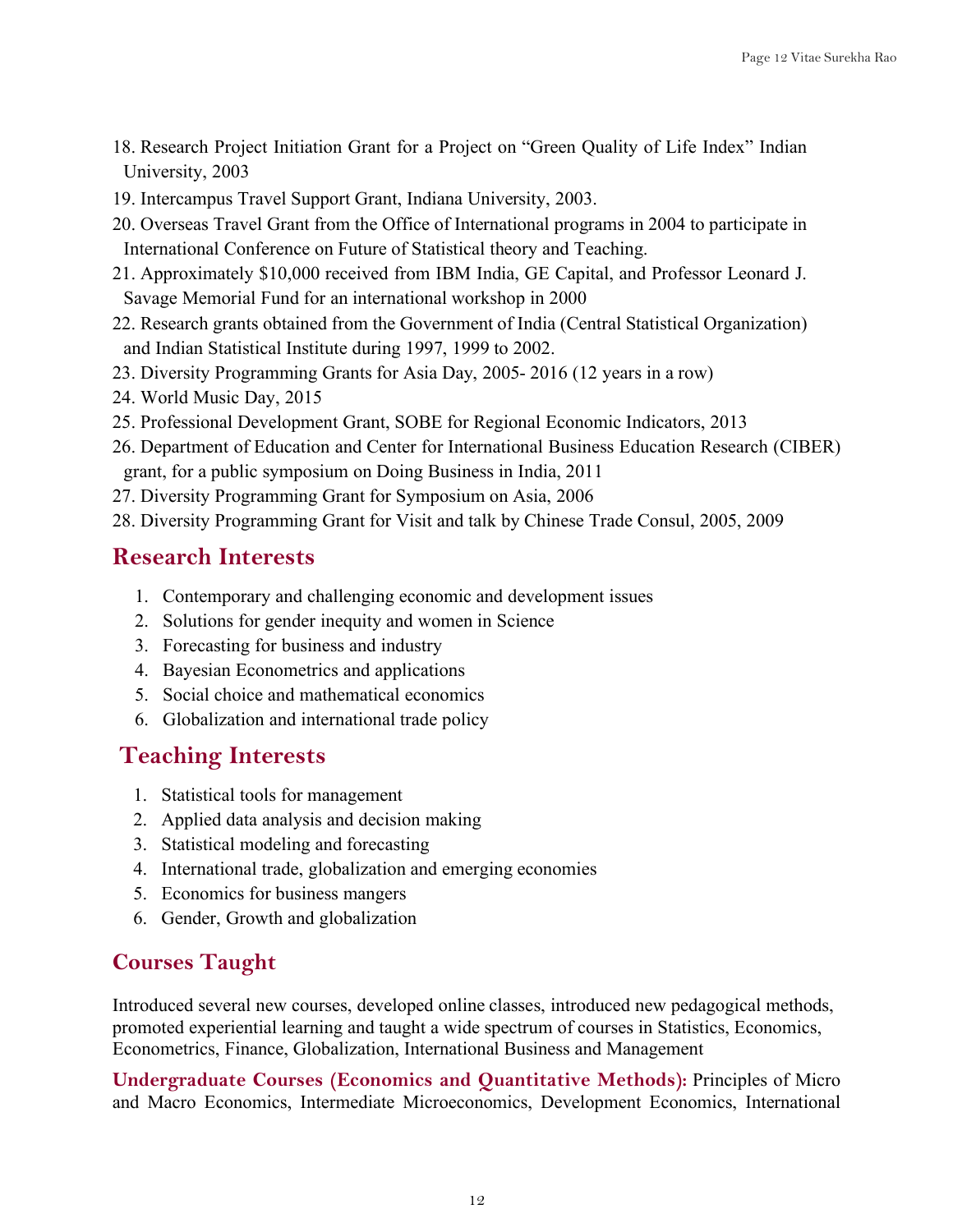Economics, Managerial Economics; Quantitative Methods in Economics, Basic Econometrics, Business and Finite Mathematics, Statistics for Business and Economics, Statistics for Social Scientists, Index Numbers and Time Series, Probability and Statistical Inference, Basic Statistics and Development Econometrics, Growth, Gender and Globalization

**Undergraduate Courses (Business):** Introduction to International Business Environment

**Graduate Courses (Economics and Statistics):** Econometrics and Applied Econometrics: Forecasting for Business and Industry, Bayesian Econometrics, Applied Econometrics and Data Analysis, Modeling for Management, Applied Economic Statistics with Time Series, Statistical Methods for Business Management, Financial Economics, Principles of Financial Management, Managerial Economics,

**Graduate Courses (Business);** Globalization and International Economies in Transition, International Business

#### **New Courses Developed**

- 1. Growth Gender and Globalization E390/W400 (2018)
- 2. International Business Environment, Undergraduate upper division D301 (2016)
- 3. Managerial Economics MBA, G502: (2012)
- 4. International Business for MBA class B515 (2012)
- 5. International Economics: Undergraduate Upper division E430: (2005)
- 6. Globalization and International Economies in Transition, Graduate E501(2004)

#### **Online Courses Developed**

- 1. Gateway Course in Principles of Economics 2015
- 2. Principles of Macroeconomics, 2014
- 3. Statistical for Business and Economics: Undergraduate, fall 2012
- 4. Economics for Managers, Graduate, 2011
- 5. Globalization and International Economies in Transition: Graduate, Spring 2006
- 6. Statistical Methods for Management: Graduate, 2007

#### **Innovations in International Curriculum**

I have introduced a variety of learning experiences in my international courses including guest lectures by trade and economic consuls of emerging economies and interactions with exporters from the region. I also introduced an experiential learning module, International Economies Practicum (a short study trip overseas) for my students. This was adopted as a regular part of the weekend MBA program.

#### **Independent Study**

Several undergraduate students and a few graduates have successfully completed independent study programs with me. This helps our students more options of advanced courses.

#### **Undergraduate Students' Research**

Mentored undergraduate students to carry out research and receive using Undergraduate Research fund: 2004, 2006, 2009, 2013 and 2017

1. In 2004, soon after I joined IUNW, I mentored Prakash Patel, an undergraduate business major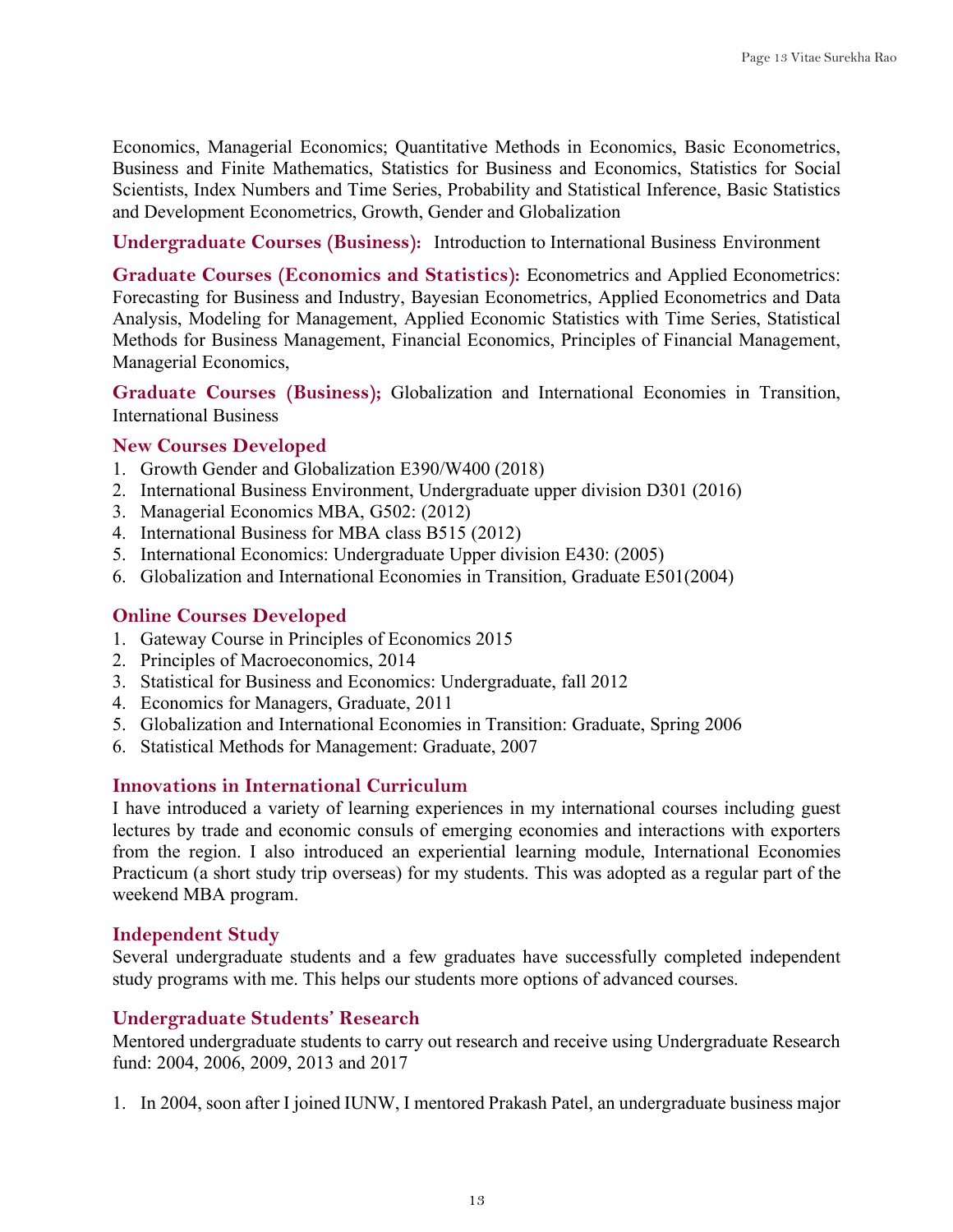and he received the Undergraduate Research Fund (URF). He worked with me and presented a paper titled "Do unemployment rates really matter?" at the Missouri Valley Economic Association meeting in Nashville, Tennessee. This is a national meeting of the Economists and Prakash Patel presented his paper in a regular session.

- 2. In 2006, one of my students Tim Senovic, whose Statistics class project "What makes a MLB team a winning team?" was published as a lead story in the local newspaper in 2006 http://www.nwitimes.com/sports/numbers-crunching/article\_aaacc3e9-ff28-5f68-8fdfb66149f525fd.html
- 3. In 2006, Aaron Ingram, worked under my mentorship and presented a paper titled "Real Estate Economics of Northwest Indiana" at the Indiana Academy of Social Sciences in 2007. This research was funded by the URF at IU Northwest.
- 4. In 2010, Derek Johnson, worked under my mentorship and presented a paper titled "Obesity and Poverty, a Socioeconomic Analysis", at the 81<sup>st</sup> Annual meeting of the Indiana Academy of the Social Sciences at University of Indianapolis. This research was funded by the URF at IU **Northwest**
- 5. In 2013, three of my students Callie Parkinson, Adam Cory and Brittany Bennett, all recipients of the URF at IU Northwest presented their paper titled "The Hidden Cost of Facebook" at the 84<sup>th</sup> annual meeting of the Indiana Academy of the Social Sciences at Ball State in Muncie.
- 6. Lavern Cohen, Daniel Gardner and Steven Guzek, three of the Economics' majors worked under mentorship as part of the course on International Economics. They jointly analyzed the Northwest Indiana county level trade data. They prepared and presented a paper titled "Power of International Trade in Middle America" at the COAS conference in April 2014.
- 7. In 2017, Matthew Paskash, an economics major received URF from IU Northwest to work on "Solutions for Reducing Gender Wage Gap in Northwest Indiana". He presented his work at three conferences: WGS and COAS conferences at IUN, 2018 and at the 88th annual conference of the Indiana Academy of the Social Sciences at Wabash College, 2017.
- 8. I took graduate and undergraduate students for research assistantship. I took four undergraduate students for help with building data on socio economic demographics for NWI.
- 9. I provided research assistantship to two undergraduate students to help with my Walmart project with Professor O'Dell.

## **Professional Development**

- 1. Quality Matters: Certificate, 2014
- 2. Canvas Boot Camp 2014
- 3. Month long workshop on "Online Teaching" by CISTIL at IUNW, 2012
- 4. Workshop on "International Business", University of Memphis, CIBER, 2010
- 5. Distance Education Certificate Course, IUPUI 2009
- 6. International Learning Workshop, IUPUI, March 2009
- 7. Internationalization of Curriculum, IUB, 2009
- 8. Camp Econometrics, Ithaca, New York, April 2008
- 9. Technology Options for Presenting Lectures Online, CETL, Spring 2007
- 10. International Experience in Curriculum: lead discussant, CETL2007,
- 11. Center for International Business Education and Research (CIBER) Workshop at IU

Bloomington on "Use of Multimedia for International Classes", 2006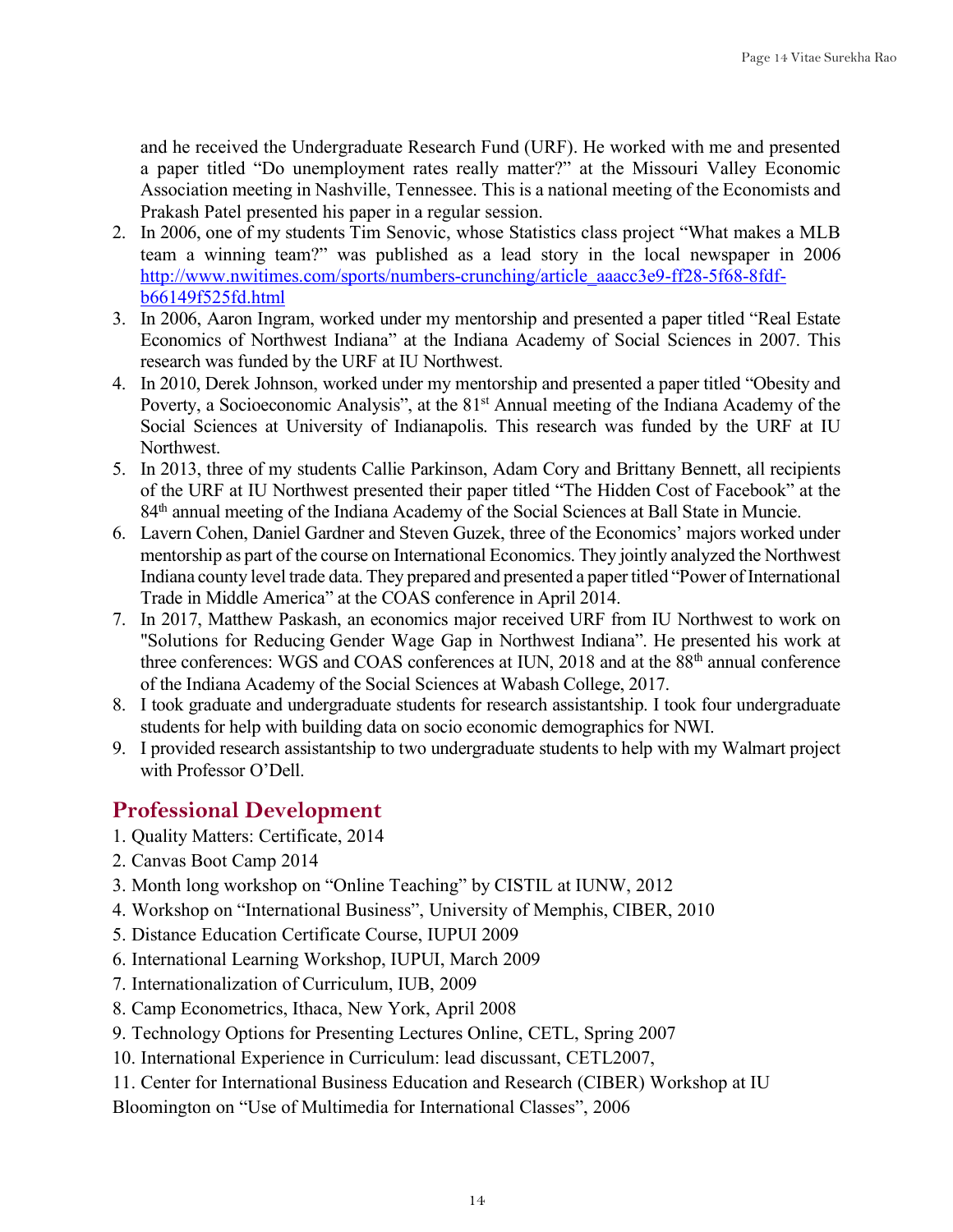### **Professional Activities**

- 1. Invited Speaker at the International conference on Pluralism, Society and Management, jointly organized by Howard University, Washington DC and Invertis University, India August 2016
- 2. Commentator at National Public Radio, Marketplace.org, 2015
- 3. Speaker at Economic outlook meeting La Porte County, 2015
- 4. Member Steering Committee, World Trade Alliance, 2014-15
- 5. President: Indiana Academy of the Social Sciences; 2008-2013
- 6. Member, Nominating Committee, EFaB, International Society for Bayesian Analysis, 2014
- 7. Member, Executive Board Indiana Academy of the Social Sciences, 2014-
- 8. Speaker and Panelist at the Chancellor's commission, IU Northwest, 2013
- 9. Speaker and panelist at the Regional Economists Forum, April 2013
- 10. Invited Speaker at public symposium "International ramifications of the Current Financial Crisis" at Purdue University Calumet, 2008
- 11. Master of Ceremony for the two-day conference on 'Mitigating Rural Poverty In India' organized jointly by the India Development Coalition and Dhar India Studies Program of Indiana University (Terre Haute chapter) 2010
- 12. Radio commentary at Lakeshore Public Radio
- 13. Expert analysis: Northwest Indiana Times, Post Tribune
- 14. Member: Regional Economists' group NWI

#### **Membership of School and Campus Committees**

- 1. Elected Member Faculty Executive Committee; 2011- 2015, 2017,2019
- 2. Member Enrollment Management Group, 2013-
- 3. Member: Undergraduate Research Fund: 2009-2018
- 4. Member: Strategic Planning Team of IU Northwest (similar to IUNW Council), 2005-2009
- 5. Member: Curatoriate, Center for Cultural Discovery and Learning, 2004-07
- 6. Chair, AQIP Category 2: 2008-09; 2010-11, 2011-12
- 7. Chair: IU Northwest International Affairs committee, 2009-10, 2010-11
- 8. Member: IU Northwest, International Affairs Committee 2003-08
- 9. Member: Campus Library Committee, 2008- 2015
- 10. Member: Campus Academic Affairs committee 2012-13, 2013-14, 2015-16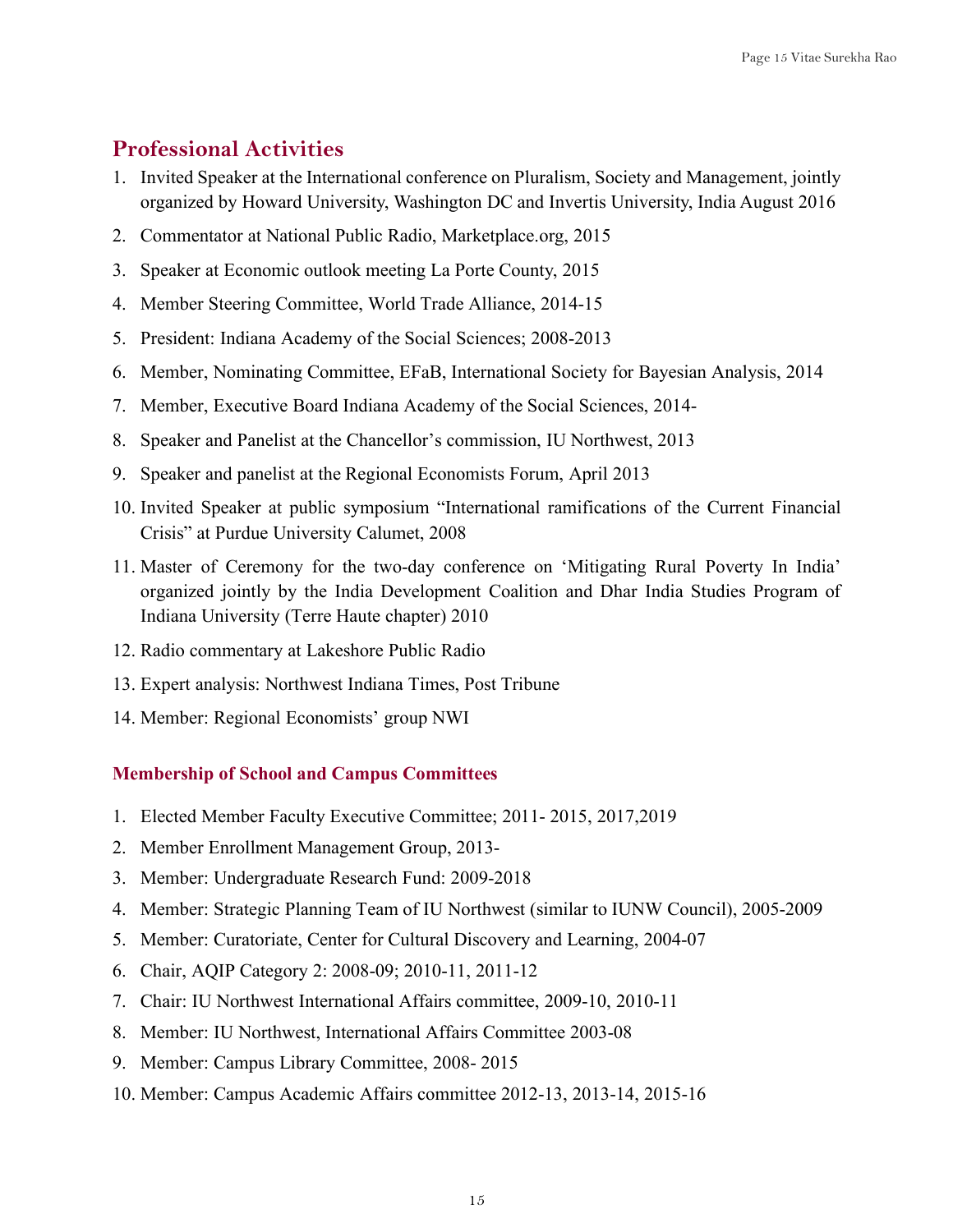- 11. Member: Campus Research and Grants committee: 2014-15, 2015-18
- 12. Member: Campus Faculty Development Committee 2012-2013, 2013-2017
- 13. Member: Distinguished Service Award committee 2015
- 14. Member: Campus Committee on Sustainability 2011-
- 15. Member: Faculty Ambassadors: 2013-
- 16. Member: Campus Council on Diversity 2004-06, Outcome#3 2004-05
- 17. Equity Advisor 2011-
- 18. Fellow: Center for Regional Vitality 2004-05; 05-06
- 19. Member faculty Board of review 2009-2010
- 20. Chair: Library Committee, School of Business and Economics 2003- 2015
- 21. Chair, Engagement Committee, 2015-2017
- 22. Elected Member: School Promotion and Tenure committee: 2012-2015
- 23. Member: Strategic Planning Committee, School of Business 2008 –
- 24. Member: Trustees Teaching Award Committee 2007-08, 2010-11
- 25. Member: Faculty Development Committee, School of Business 2005, 2007
- 26. Search committee: Vice Chancellor for Student Affairs 2013- 14
- 27. Search committee: Vice Chancellor for Student Affairs and Enrollment Management 2014 -15
- 28. Search Committee Marketing Faculty: 2007, 2012
- 29. Search Committee Accounting faculty: 2008
- 30. Search Committee: Assistant Vice Chancellor for Institutional Research search: 2008-09
- 31. Search Committee: Mathematics faculty: 2016, 2009
- 32. Search committee: Economics faculty: 2011
- 33. Faculty Advisor: Asian American Student Association 2005-
- 34. Academic Advisor: Economics majors and minors
- 35. Advisor: Economics Club: 2012-

#### **Peer Reviewer**:

IU Northwest

Several other universities

External Reviewer for Promotion and Tenure National and International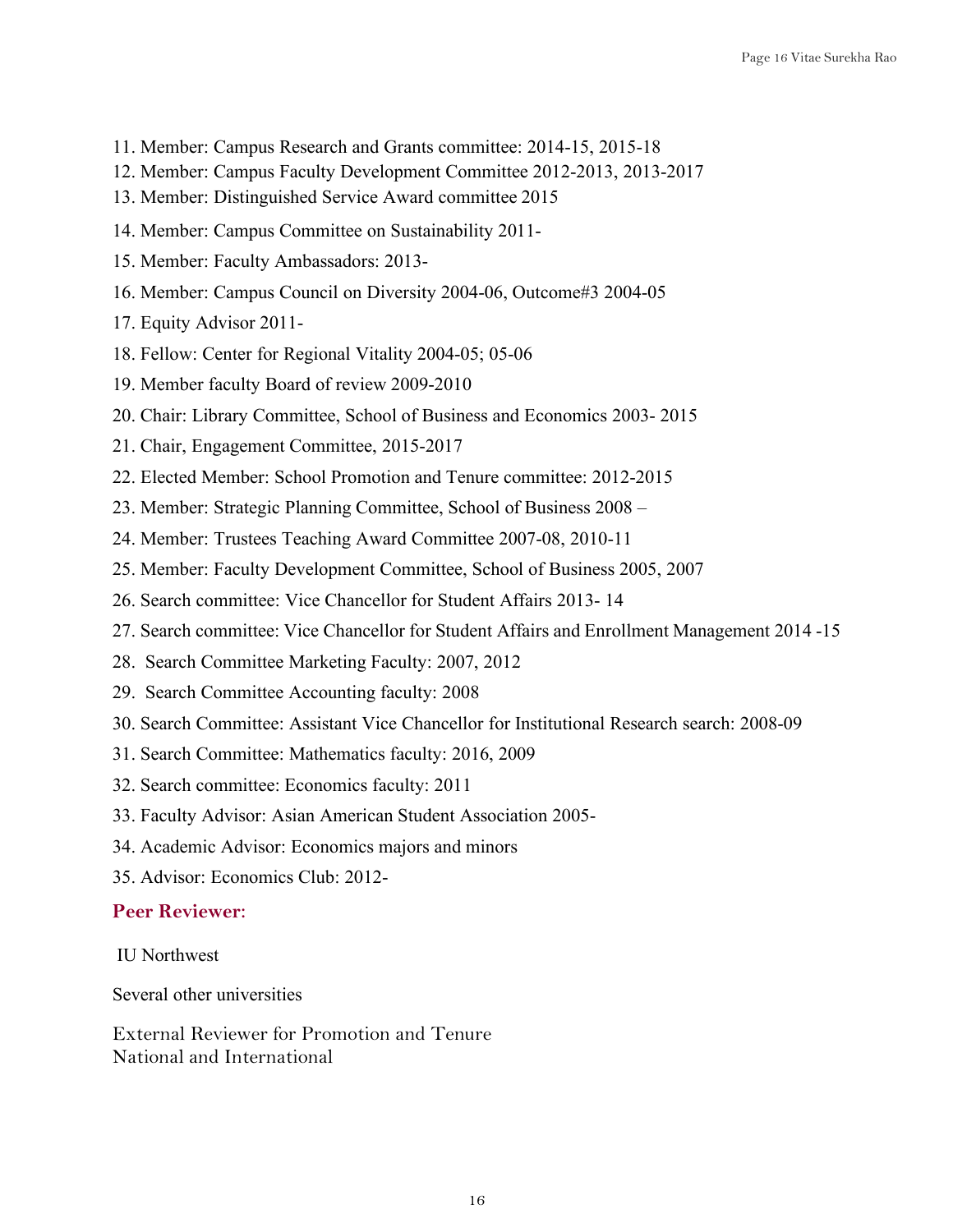#### **Workshops/Conferences Organized**

- **1.** Beyond Boundaries- Indiana Academies Symposium, April 2020
- **2.** Indiana Academy of the Social Sciences 2015, Evansville, IN. Session organizer on Gender: Inequality, Human Rights, and Economic Struggles
- **3.** Co-Chair 84th Annual conference of the Indiana Academy of the Social Sciences, 2013
- **4.** Co-Chair 83rd Annual conference of the Indiana Academy of the Social Sciences, 2012
- **5.** Workshop cum Symposium on" Doing Business in India", 2011
- **6.** Symposium on "China after the Global Financial Crisis" Chinese Vice Consul, 2005, 2009
- **7.** "Symposium on Asia": Panel discussants from Indonesia, India, Philippines and South Korea to discuss the impact of economic reforms and trade with USA, Spring 2006
- **8.** Special session on "International Economies in Transition" at the Missouri Valley Economic Association meeting in Nashville TN, 2004
- **9.** Presentations by Romanian Economic Consul and by a local exporter, 2004.
- **10.** Special session on Bayesian Econometrics at the International Bayesian Conference, Calcutta, India, 2002.
- **11.** Three Annual Workshops on Applied Bayesian Methods in Econometrics and Forecasting: 1999, 2000 and, 2001.

### **Community Activities Organized and Participated**

- 1. Coordinated Northwest Indiana Regional Council of Economists along with One Region, a regional Non-profit during 2017-18 for a "rejuvenating plan for northwest Indiana". Economists from Valparaiso, Purdue Northwest, Workforce One and SoBE worked jointly with One Region CEO
- 2. Planned and organized Asia Day from 2005-2018 to promote cultural and global integration on campus.
- 3. Planned and organized several unique symposia, seminars and lectures to promote globalization and International Trade.
- 4. Moderator, Export 101, workshop organized by SBDC, Lake county, 2015
- 5. Presented Northwest Indiana Economic Indicators with Regional Economists' Group,2013
- 6. Organized a public lecture by Professor Krishna Kumar, a leading India expert on "India and the Global Economy in 2011 and beyond" jointly with Northwest Indiana World Trade Council
- 7. Organized a panel of speakers for a symposium "Doing Business In India" through a Center for International Business and Education Research (CIBER) federal grant to promote international trade, 2011
- 8. Joint Organizer and Master of ceremonies for public lecture for Dhar India Studies Program, Terre Haute Chapter, in October 2008, 2010